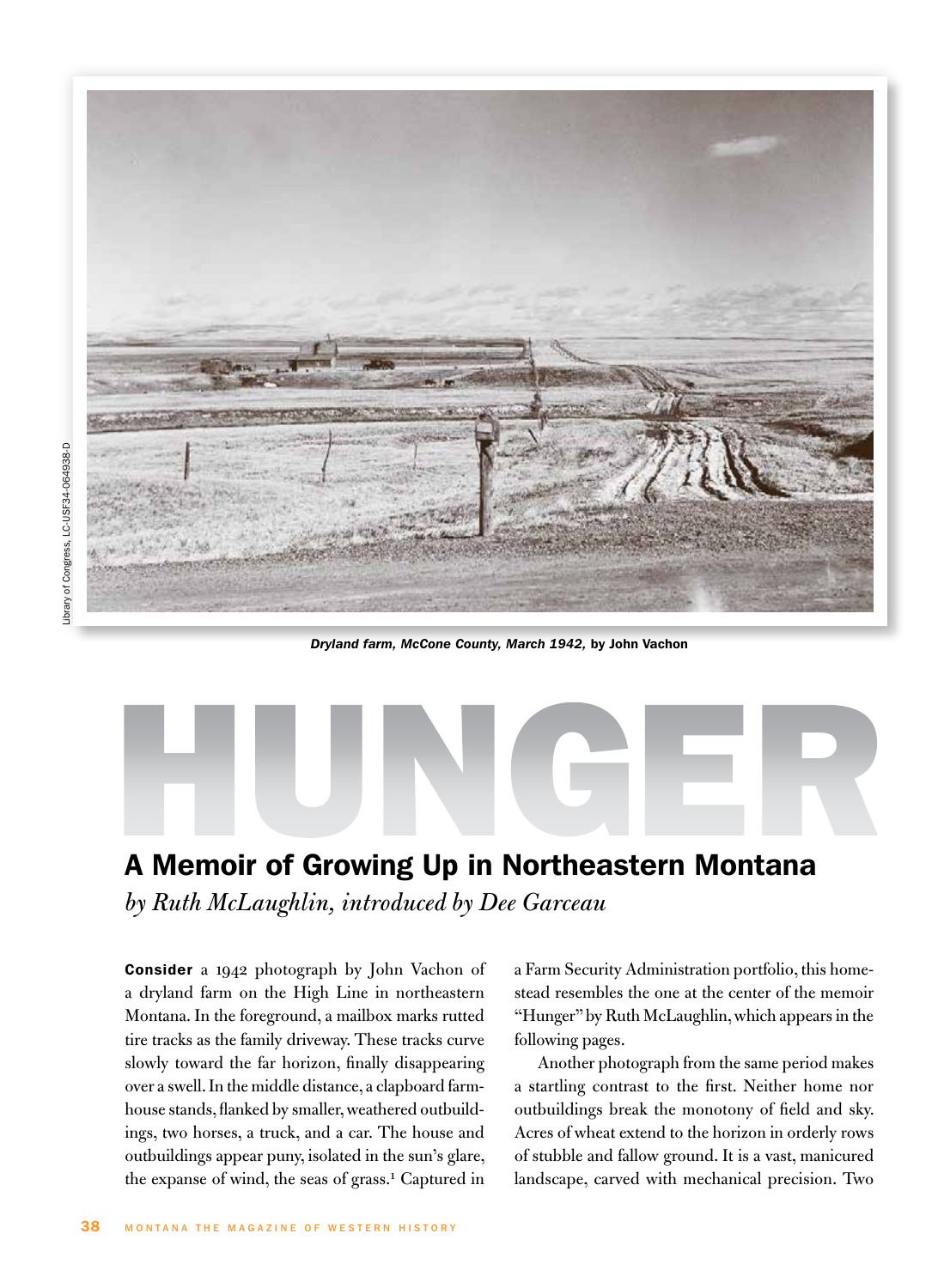

Library of Congress, LC-USF34-057954-D Library of Congress, LC-USF34-057954-D

*Harvesting Wheat, Froid, August 1941,* by Marion Post Wolcott

combines ply the fields, identified in the caption as a Schnitzler Corporation farm. Taken by Farm Security Administration photographer Marion Post Woolcott, this photo signals a change that gathered force across the northern plains during Ruth McLaughlin's lifetime; federal investment in agriculture during the Great Depression followed by surges in farm production during World War II intensified a shift toward large-scale mechanized farming. By 1947, when Ruth McLaughlin was born, family homesteads on the High Line struggled to keep pace with their corporate competitors. Her generation would be unsentimental about their pioneer forebears; they would scrutinize a landscape of dwindling prospects and seek their fortunes elsewhere.

McLaughlin writes with a child's powers of observation, acute and unadorned. Exploring her memories of the family farm near Culbertson, Montana, she is at once loving and critical. Her memoir offers a counter to the narrative convention of triumph over adversity, unearthing difficult truths beneath the pioneer lore.

How McLaughlin comes to terms with the failures of the family farm forms the heart of her story.

Much has been written by and about the first generation of non-Indian emigrants, those who answered the siren call of cheap public land during the first two decades of the twentieth century.<sup>2</sup> These narratives valorize the homesteader, often at the expense of their native North American predecessors. But less is known about the descendants of homesteaders, those who inherited the charge to make something of the land.3 "Hunger" opens the world of those left to solve conundrums of meaning and survival on the semiarid plains during the mid-twentieth century.

Homesteading in the early twentieth century offered "many avenues of opportunity for the yeoman," wrote Wallace Stegner, "and yet every one tempted him into an enterprise with a sixty-six percent chance of failure." Stegner referred to lands west of the hundredth meridian, where a semi-arid climate and extremes of heat and cold made small family farms barely viable. But few understood these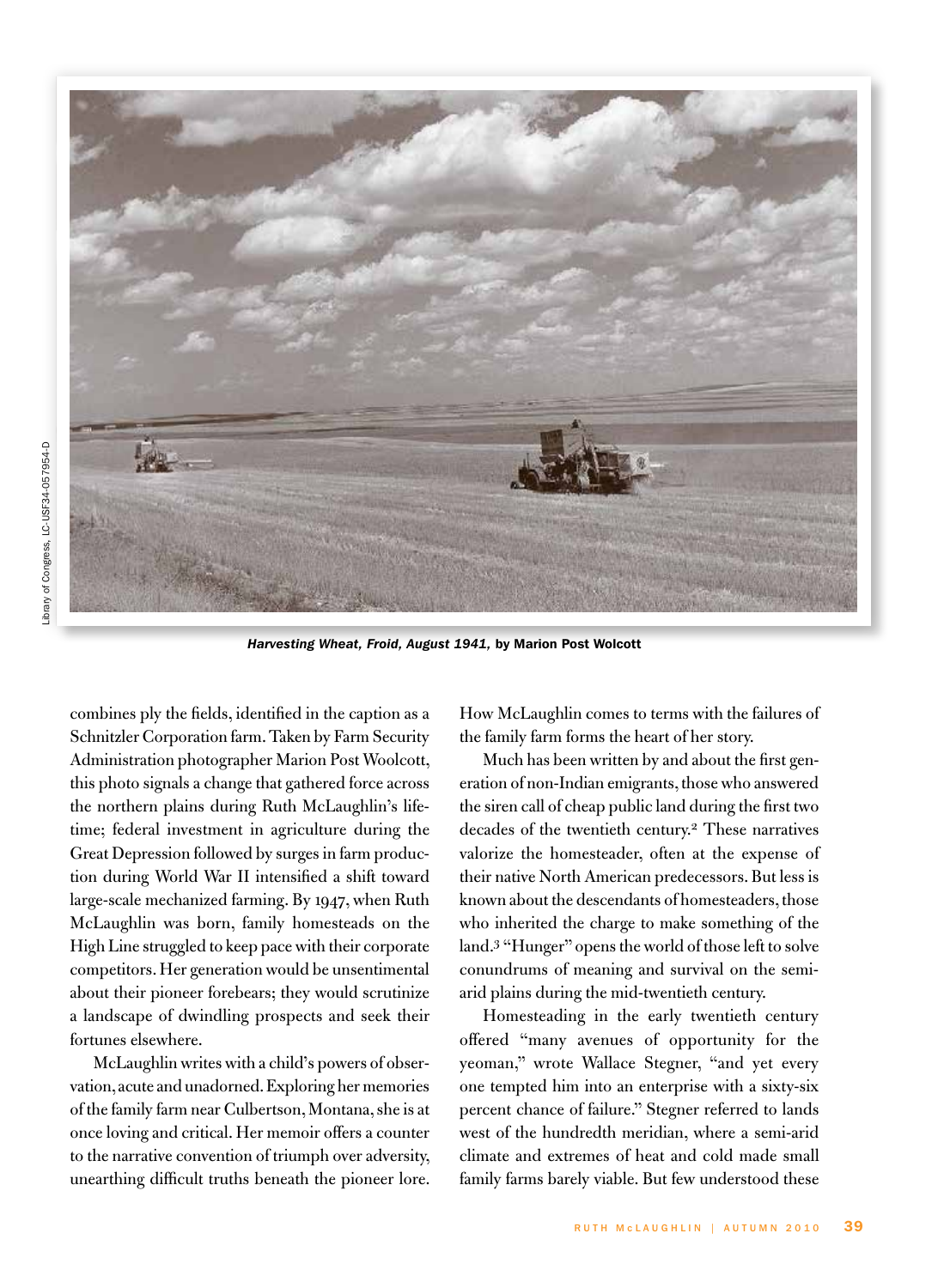limitations during the early 1900s. Dryland techniques promised to make farming without irrigation possible. In response to liberal land laws passed in 1909 and 1912, newcomers flocked to Montana, taking up 320-acre claims under the Enlarged Homestead Act or 640-acre claims under the Desert Land Act, and sometimes filing adjacent claims in extended family groups. Aided by railroad companies eager to establish new markets, some two hundred thousand new homesteads were founded in the state by 1921.4

At first, crop yields met expectations. Between 1909 and 1917, rainfall on the Montana plains averaged above normal. By all accounts, it looked as though a small family farm could prosper in the nation's new "wheat belt." Then drought set in from 1918 to 1921, and dry-farming strategies failed. Too late, homesteaders realized that rain did not "follow the plow" nor did dust mulches protect seedlings and roots when there was too little moisture to begin with. Falling farm prices and extreme temperatures brought economic depression to the northern plains well before the crash of 1929. According to economist Gary Libecap, while these problems plagued farmers throughout the upper Great Plains, "eastern Montana homesteaders were most affected. The region had the nation's highest rates of loan foreclosure, farm abandonment, and bank failure due to unpaid loans." Ultimately sixty thousand Montana homesteaders called it quits.5

To complicate matters, dry-farming boosters spoke in the idioms of Jeffersonian self-reliance. Any intelligent farmer, they said, who practiced responsible moisture conservation could master the elements and produce a crop.6 If a dry-farmer failed, it was understood as a failure of will, of expertise, or of skill. The belief that a farmer could and should make it on the High Line drove Ruth McLaughlin's grandfather to persist at the expense of his family, whom he mustered into unrelieved, unremitting work on the family's homestead. Here, McLaughlin's memoir veers sharply from the master narrative of optimistic pioneer families who pull together to make a success. She observes, dry-eyed, that her grandfather established the farm at great cost to his family, creating a legacy of emotional impoverishment that passed to ensuing generations.

Like others who hung on, McLaughlin's grandparents diversified, growing cash crops of wheat and livestock and coaxing a kitchen garden to feed the family. Still, the odds were against them. Compared to the Midwest, where rainfall averaged 25 inches per year, rainfall averaged only 13 inches per year on the Montana plains.7 As small farms went belly up, larger competitors acquired their land, and consolidation of more acreage in the hands of fewer owners began. Between 1910 and 1925, the average size of those farms that survived drought increased by 28 percent.8 Prolonged drought during the 1930s made semi-arid conditions even worse. In a study of 503 insolvent farms on the Montana plains from 1928 to 1935, a Montana State University graduate student concluded that the most productive farms had to be "twice the size of the average farm" in order to afford summer fallowing to replenish moisture and nutrients in the soil.9 Such was the economic landscape against which McLaughlin's grandfather struggled.

New Deal programs furthered the trend toward consolidation of wealth and large-scale production on Montana farms. As Mary Murphy observed in her analysis of Farm Security Administration photographs, the Great Depression marked a turning point in westerners' attitudes toward the federal government. Out of necessity, they became willing to accept help, imperfect as it was, filtered through patronage. The New Deal brought federal monies to the High Line in the form of farm subsidies, loans, irrigation projects, Extension Services, resettlement programs, work relief, and direct relief. In 1935 alone, 20 to 30 percent of residents in Montana's northeastern counties relied on relief. From 1933 to 1939, residents of the northern plains received more federal aid than most other regions in the country. By the end of the 1930s, three-quarters of Montana farms grew wheat, and most of that on unirrigated land. New Deal Extension Services had preached modified dryfarming, combining the best of hard-won wisdom about making it through drought. Contour plowing to prevent erosion, summer fallow to preserve moisture, and diversification were the order of the day. To make ends meet, these strategies required ever more acreage, strengthening the trend toward large-scale agriculture.10

When World War II brought rising wheat prices, it was enough to keep small family homesteads in the game. Federal contracts nourished agriculture in Montana but favored vast, capital-intensive opera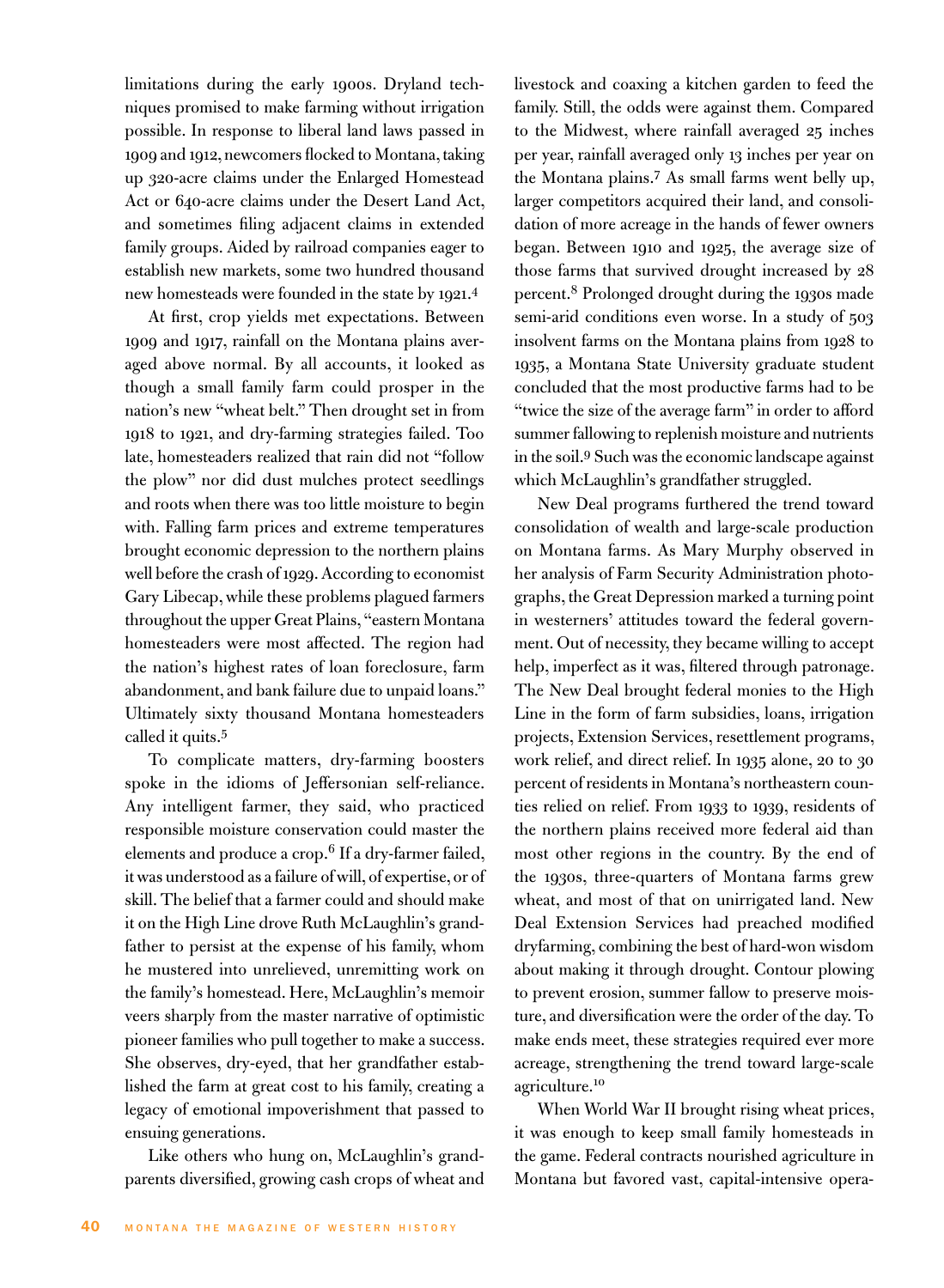tions based on "machines and chemicals" since they produced greater volume for troops overseas. Ironically, mechanization reduced the need for farm labor even as wheat production boomed. And so able-bodied workers left for the cities to take jobs in defense industry. By 1944, Montana's rural population had dwindled to pre-1920 levels. Over the next decade, rural towns on the High Line lost 20 percent of their residents. Among those who stayed were McLaughlin's parents. In 1943, they married and took up land vacated by the first exodus of homesteaders. There they began a lifetime of struggle to make ends meet. Unlike their larger competitors, McLaughlin's parents did not have the luxury of leaving much land in fallow. Their farm required nearly continuous production to make a living. During drought years, that remained dicey at best.<sup>11</sup>

Elsewhere, American industry emerged from World War II strengthened by federal investment and infrastructure, setting the stage for a burgeoning postwar consumer culture. The advertising industry popularized higher material standards for a growing middle class. Agribusiness reflected these developments, mass-producing food products for rapidly expanding supermarket chains. Small family farms confronted markets increasingly dominated by Green Giant vegetables, Nabisco cereals, Wonder bread, Campbell's soups, and Del Monte fruits. Townsfolk reveled in store-bought clothes, Coca-Colas, and



Author Ruth McLaughlin poses with her family on a visit to the farm of Charles and Ella Hawkins, her maternal grandparents, in July 1954. From left to right are Ruth, her brother Dwight Alexander, father and mother Bill and Norma Alexander, and sister Rosemary Alexander.

automobiles with radios. On the northern plains, despite a few wet years, drought haunted the 1950s, again reducing crop yields. From 1949 to 1959, the average income of family farms in Montana continued to fall, even as postwar industry and consumerism rose.12

Indeed, while the national economy boomed, out on the High Line the McLaughlin farm put food on the table but yielded neither security nor plenty. And so McLaughlin's family lived in a world apart, where income went toward farm equipment rather than store-bought furniture, property taxes rather than sleek cars, and veterinary bills rather than toys for the children. McLaughlin's mother personified a strategy common to farm and ranch women; their home production reduced the need for cash expenditure, often making the difference between economic survival and insolvency. McLaughlin's mother sewed clothes, curtains, and bedding, doctored the family at home, and gave home haircuts; canned or boxed goods like powdered milk were her only concessions to consumerism. Despite such economy, fewer and fewer farmers like the McLaughlins hung on. By 1960, more Montanans lived in the cities than in rural areas.13

In "Hunger," McLaughlin describes an economy of scarcity that leaves family members wanting. Even rare opportunities for a big meal create pain when the children gorge themselves, eating long after their stomachs are full. And yet McLaughlin steers clear of pity, for she also remembers a kind of comfort, moments when she felt an inchoate trust that things were alright in her world. "Something mean in our family was suspended when we squeezed around the table for a meal," she writes. Here she uses the word "mean" not to indicate malice but to refer to the constant husbanding of resources that dogged every move her parents made. She speaks again of that respite from worry on Sunday afternoons in winter, when her parents brought them to Grandma's for dinner: "I felt snug as the chickens in their house. . . . An edge between Dad and Dwight was absent. Our parents and grandparents mostly ignored us kids; still I felt carried along on the current of their mysterious grownup ways. In the crowded room I inhaled our warm bodies' scent, pungent as cellar apples."

By 1968, the farmscape on the northern plains had profoundly changed. Gone were the innumerable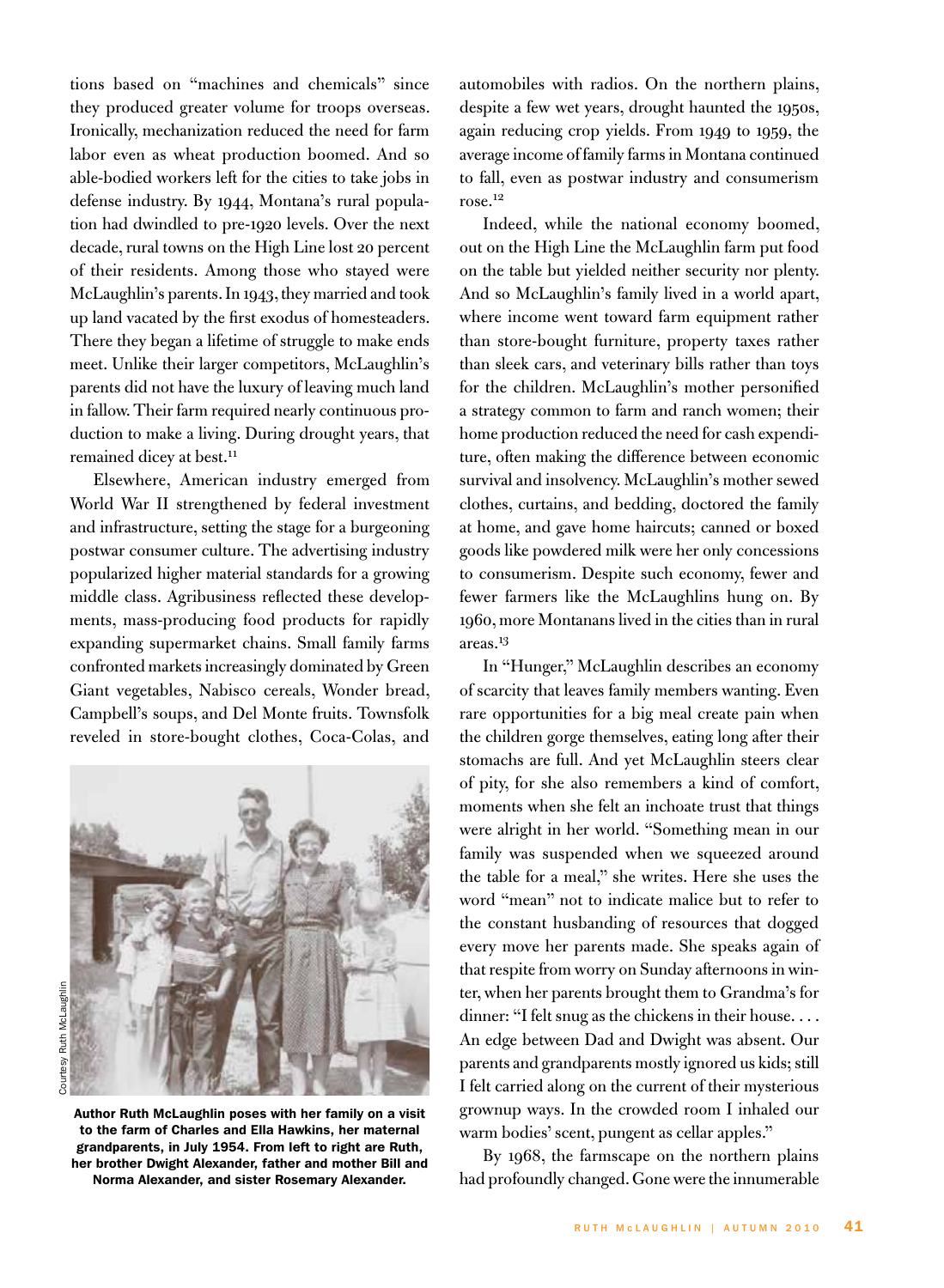small outfits of 1910. In the late sixties, corporations holding ten thousand-plus acres held 71 percent of the land, though they made up roughly 8 percent of all farms in Montana. One by one, family members left the farm, and gradually, the impress of human will on the landscape faded. Brother Dwight lit out for California and Ruth headed to Missoula, to attend the University of Montana. From 1960 to 1970, forty of Montana's fifty-six counties lost population, with the highest proportions in rural areas. As McLaughlin's parents grew frail in their old age, their hold on the farm weakened. Following her mother's death, her father let go of the farm. By the 1990s, the clapboard home was collapsing, and native grasses had reclaimed the property. In a reversal of first-generation triumphal narratives, the settlers retreated.14

Withal these changes, McLaughlin resists the traps of nostalgia and bitterness, reaching deeper than impoverishment and loss. She writes to the slow cadence of childhood on a farm, evoking sensual memories—sky like a "blue bowl," fence posts worn smooth where a milk cow rubbed her neck, her mother's "victory cake" dense with raisins. What for McLaughlin are childhood memories were for her parents a life's work. She makes palpable her parents' devotion to the land, interwoven with their marriage and inextricable from their commitment to

each other. Like the native prairie grasses that become McLaughlin's guiding metaphor, their roots grew thick and tangled beneath the soil with a strength that held fast against damaging winds but hindered other kinds of growth. At times baffled and angered by her parents' dogged fidelity to the farm, McLaughlin also finds compassion for them, "a generation trapped between adventurous parents and discontented children." Their job, she writes, "was to hold onto the idea that hail-battered, drought-struck small farms could support a family."15

The family farm and the western homestead are emblematic of an older world, a nineteenth-century sensibility in which there was no alienation of labor; one worked for oneself and reaped the dignity of economic success. But if the Jeffersonian model informed homesteading, it failed on the northern plains. McLaughlin's memoir is distinctive in that she offers another narrative, one that proceeds from intimate knowledge of a hardscrabble farm in midtwentieth-century Montana. Through the unflinching gaze of a generation who defected, McLaughlin conveys love of family and place as well as frustration with their limits. In her honesty we glimpse the texture and preoccupations of rural Montana during a period of profound change that altered places on the map and places in the mind.

## HUNGER

In 1904, when my mother's father stepped off the train at Culbertson, he was among the area's first homesteaders. He staked a 160-acre claim east of town, in long glacial hills reminding me in childhood of slumbering animals. North of him was Indian land, and above that Dutch Henry roamed, hiding stolen horses in rough hills below the Canadian border. South of my grandfather's land—enlarged to 640 acres as others starved out—was a rancher who resented settlers closing the open range. Farther south was the Missouri River.

My twenty-four-year-old grandfather wasn't new to America—he'd stepped out of a reeking ship's hold from Sweden eight years before, first trying his hand at the fur-dressing trade before succumbing to James J. Hill's vision of cozy farms tucked in prairie hills. My grandfather's name was new: before heading west he'd anglicized Kyrle Hakkansson to Charles Hawkins.

In St. Paul, my eighteen-year-old grandmother, betrothed to Charles, waited to join him. "How I envy you being outdoors all the time breathing pure air," Ella Flink wrote from her housemaid's attic room. "You and I can dance in that lovely air."

In 1908, she arrived to learn there would be little time for dancing. She planted a large garden, cared for cattle and chickens, and helped harvest wheat in fields carved from prairie sod, hardly pausing for six pregnancies in a dozen years. Three of her youngest four children were dead at birth or shortly after. The last one, my mother, born at home like the others, was thin and not expected to survive. Because of that, or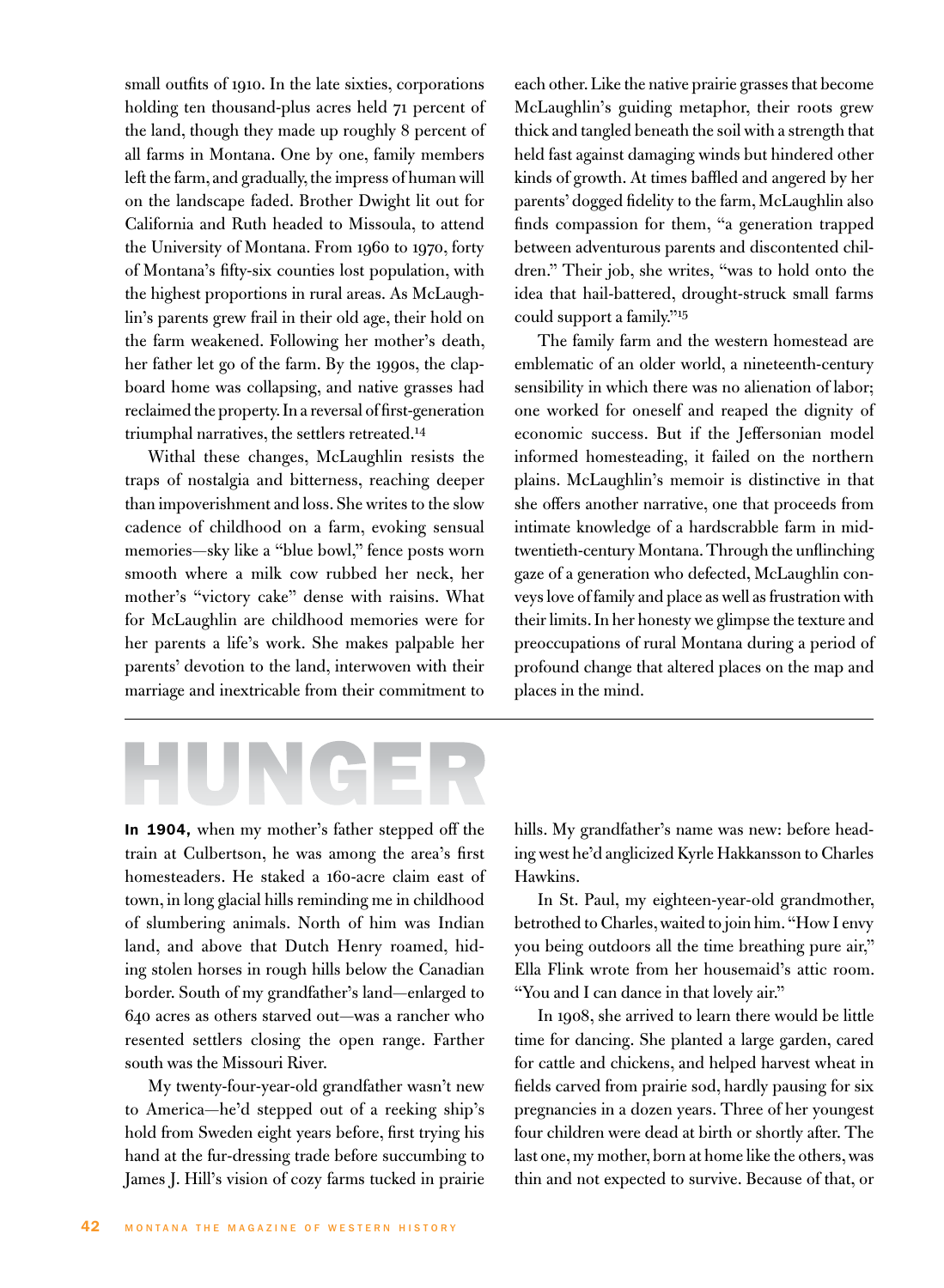

Both of Ruth McLaughlin's grandfathers homesteaded in the Culbertson area of northeast Montana. Here, grandfather William A. Alexander shingles the roof of his homestead shack near Mona in 1913.

perhaps because of three tiny graves in the pasture, my grandmother did not take an interest in the new child, leaving it in the care of the baby's nine- and eleven-year-old sisters while she returned to outdoor work. The girls resented their chore; my mother remembered spending much of her childhood alone.

My grandparents hung on through the drought of the 'teens and the Dirty Thirties as neighbors fled and only Russian thistle thrived. My grandfather did not stop farming till age eighty-nine. In sixty-five years, he hadn't made much money. He did not question that, or the suffering that the hard work and privation had caused his family. He was the tough, take-it-on-thechin homesteader that our northeastern corner of the state likes to recall.

My father's father, William Alexander, was of a different stripe. In 1913, at age forty-six, he had a whopper of a midlife crisis and decided, in Morristown, Minnesota, to throw over his job as superintendent of schools to homestead land. My genteel grandmother Mary, a former teacher in his school, packed up daughter Mary, age three, and Bill, age five, and followed William to a claim in rough, eroded hills south of the Missouri River at Culbertson. The soil was rocky and thin, better suited for grazing—my grandfather had chosen the land near Mona not for its soil but for its sweeping views. My grandmother sat up nights killing bedbugs that had arrived in the

new pine boards of their shack. She learned how to "pick" cow chips for fuel on the treeless land: if she flipped one over to find it still wormy beneath, it was not yet "ripe." She lasted six years, then left home to teach in a one-room school seven miles across prairie hills. She took her daughter with her, leaving nineyear-old Bill to be raised by his stern father. Like my mother consigned to the care of older sisters, my father spent much of his childhood alone. The legacy of that abandonment was his inability to nurture his own children. For some homestead offspring, the cost of conquering a new land was high.

My grandmother taught thirty-two years in the Danielson, Girard, Ridgelawn, Blue Hill, Mona, and Lee schools, sleeping in a bed alongside desks where there was no teacherage. She retired in 1951 to a house in Culbertson, persuading William to join her. The claim was sold to a neighbor who demolished the homestead shack and hauled the barn and chicken house to his own land. No vestige of the farm remains.

My parents were the issue of these four settlers. They graduated from high school in 1928 and 1936 and then stayed home. On every third homestead or so in our valley, a child—often the youngest or shyest, most aware of how hard it would be for aging parents to manage the farm alone—followed that pattern of remaining on the farm. In my family, my mother commuted to an office job in town, and after work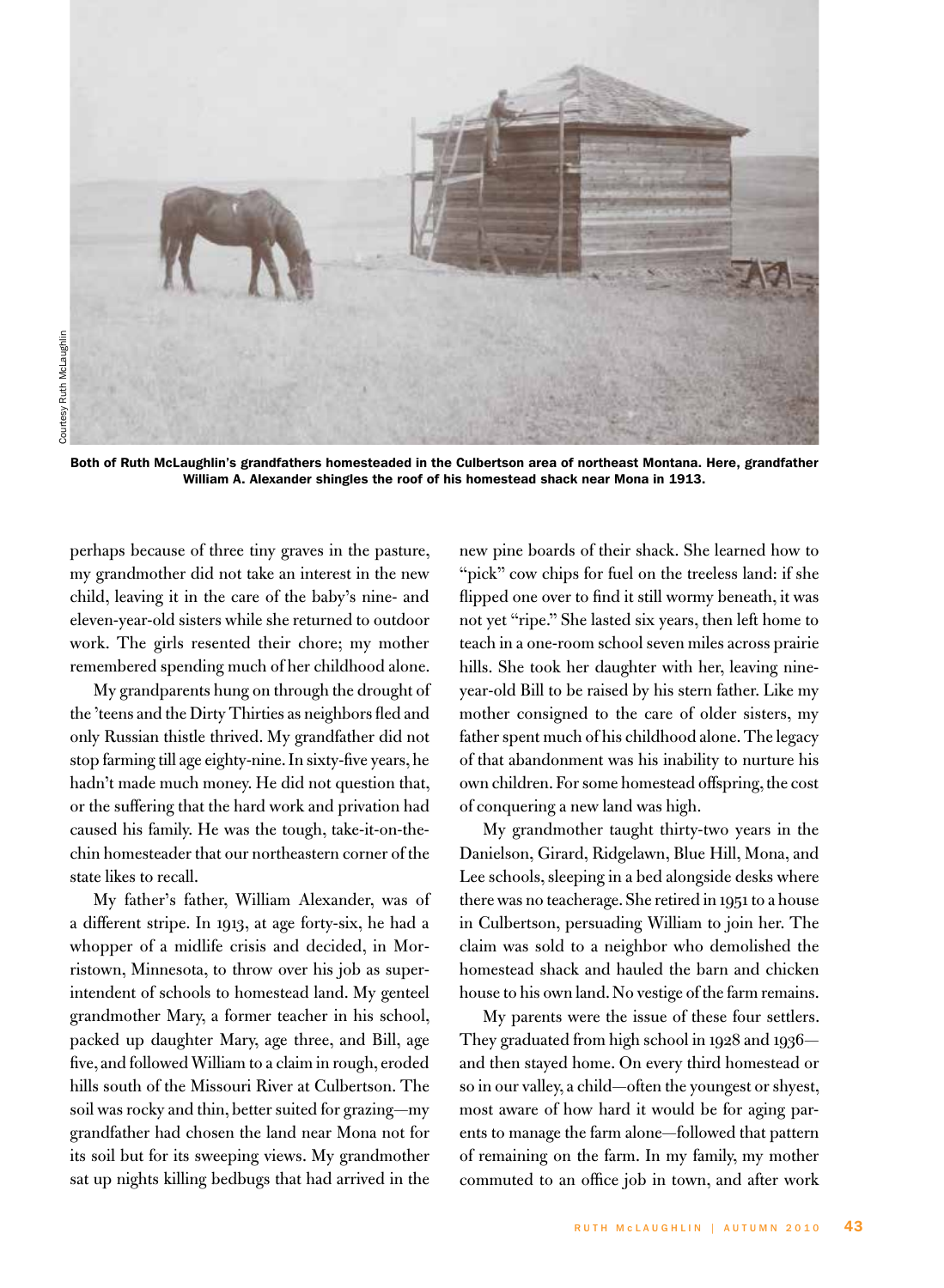Grandmother Mary Alexander taught in area schools for thirty-two years. She is pictured here with students at the Mona School in May 1924.





Ruth's childhood home after a late spring snowstorm, April 1961

milked cows, stacked hay, and hauled grain. Over six years, she used her salary to buy up failed homesteads east of the Hawkins farm; she and my father moved onto this land after their 1943 marriage. They toughed out fifty-two years on the 430-acre spread—goodsized in my youth. They obediently lived the lives of their parents, raising grain and cattle; my mother sold cream and eggs in town. Our knot of Herefords swelled and shrank depending on whether drought, hail, or grasshoppers had claimed our crops: in bad years we sold cows for cash to survive.

My brother and I, born in 1946 and '47, are the surviving members of this family, outlasting our troubled

older sister Rosemary, and also outlasting our farm. Like most of the farms of our '50s and '60s neighbors, it lies empty. Our generation heard the siren song to go where life was easier, and money could be made without drought and hail and grasshoppers waiting to spring. Dwight and I felt our parents' keen disappointment at our leaving.

Dwight went all the way to California. We've thought we lacked our parents' toughness. Or were our parents not tough, merely hardened by circumstance? We can't remember receiving affection in childhood. Dwight recalls being expected to work like a man at twelve years old. I wince at memories of my parents' bafflement towards my sister's emotional illness. They didn't see the need to seek help: why couldn't Rosemary just shrug off trouble, pick herself up and go on.

Something mean in our family was suspended when we squeezed around the table for a meal. We kids arrived for dinner and supper with an exquisite hunger: the last meal had been served five hours before. We waited as our mother ferried steaming dishes to the round table, then we hunched over faded Melmac plates on which no smear or scrap of food would remain. No one said he liked or hated anything; no one was admonished to eat less or more. My father in overalls ate swiftly, fueling himself for the fields; in winter he readied himself to fork hay and break stock tank ice. I bumped Rosemary's elbow on the cracked oilcloth. My father on my left bumped mine. We weren't a family of touchers, no hugs, kisses,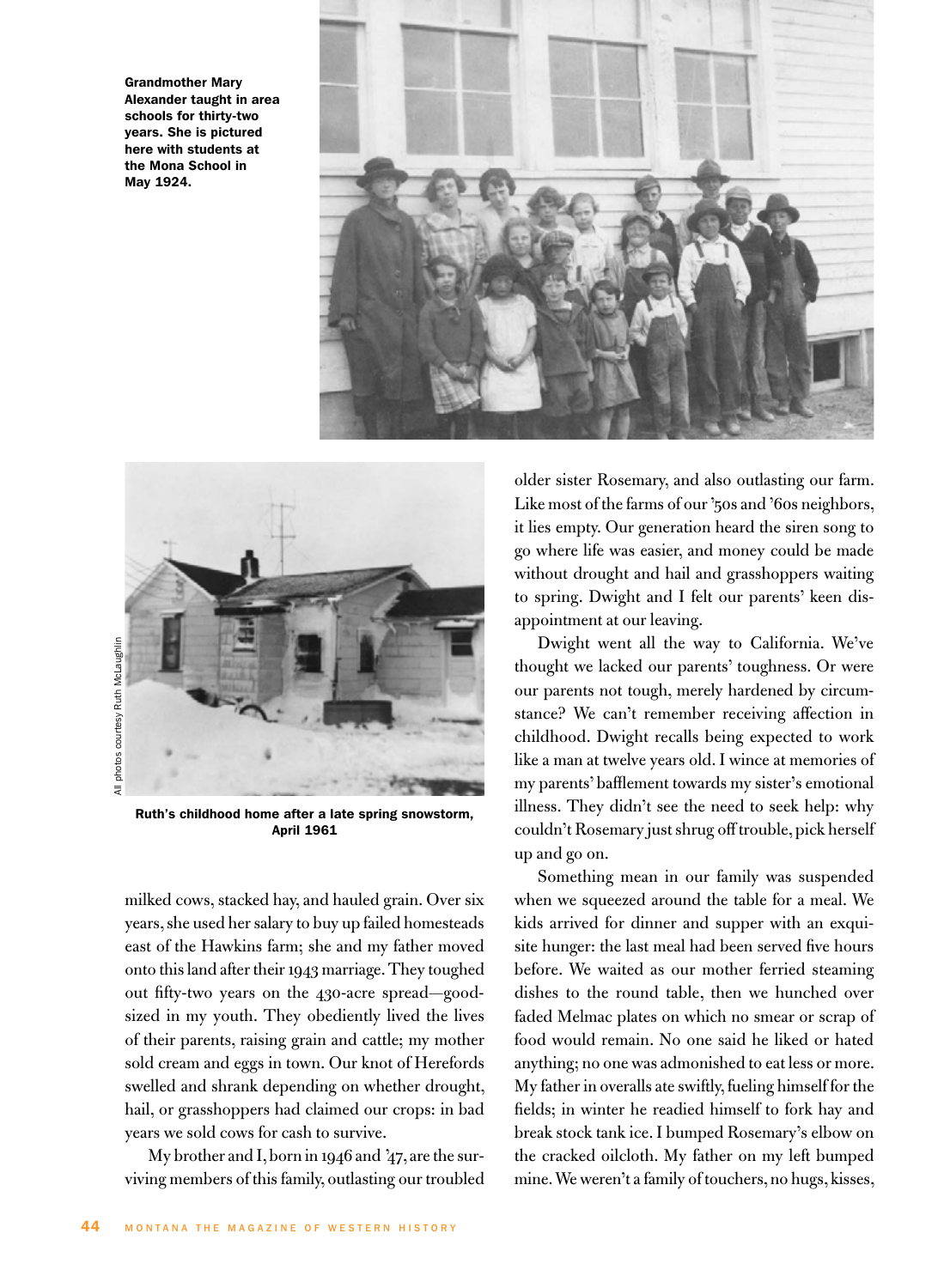

Norma Alexander, Ruth's mother, on her round of chicken and garden chores, April 1963

tucks goodnight, though when my father was struck by a humorous story—something plucked from his blighted childhood—he might rest a plate-sized hand on my mother's shoulder. Occasionally it landed like a soft claw on mine.

My sister and I sat against the wall, flanked by the deep freeze and dusty mirrored buffet. I averted my eyes from the slop pail wedged beneath the washstand shelf, and alongside it the puddle rags—damp, reptilian—waiting to smear away mud or manure tracked in the door. I could ignore the oilcloth abrading my bare arms, and my family's sweat smell. My mother's cooking was even a drug for prickly Rosemary, silent at meals. Only Dwight at times broke the trance, inquiring why we couldn't have tuna noodle casserole, sloppy Joes, or spaghetti like school friends. Most of the year, noon and night, we ate an unvarying menu that Dwight called peasant food: mashed potatoes, canned vegetables, and processed meat. My mother lifted her eyes to stare at him across the table. She didn't disagree, but I knew it wouldn't happen.

Below us, beneath the scuffed linoleum of the kitchen floor, a thousand pounds of potatoes lay in dirt. My father planted fifty pounds of seed potatoes in spring, then we ate the harvest all year long as if we were part of the potato life cycle. Our two dogs shared leftovers, and the chickens—who like my brother seemed always restless, hungry—ate the peels. The potatoes lasted well through winter in the cellar's dank air. In summer, they began to sprout, but my mother rehabilitated their soft and wizened bodies into family meals.



Rosemary, Dwight, and Ruth on the farmhouse front step after their baths, 1951

Our cows didn't provide us with steak; they were sold in fall for cash. Instead, we were allowed a single frankfurter—the fat red ones were my favorite, burst open from the coal stove's heat—or one baloney slice. I loaded up on mashed potatoes. Finally our mother rose to carry in dessert, crowning all our plain meals and comprising half of her three-by-five recipe cards, velvety from overuse, inside their tin box. Dishes of chocolate, butterscotch, or tapioca pudding had a cookie or square of cake tipped into each. On Monday, wash day, when she hadn't time to cook, rice, milk, raisins and eggs baked themselves to pudding in the oven. We had blonde and chocolate brownies, yellow and chocolate cakes. Sunday we had Jell-O with fruit cocktail; Dwight and I tried to guess the identities of fruit in dice-like squares. We had servings of our farm's own fruit almost each day: rhubarb sauce, pie, crisp, or crunch.

In the middle of winter when the chickens refused to lay eggs, huddling instead on their roosts, some falling dead from cold, we ate eggless, sugarless victory cake from a faded recipe in the box. The honeysweetened loaf was chewy with raisins and dense; I felt myself in a dark time my mother still spoke of wonderingly: of Roosevelt on the radio, ration books,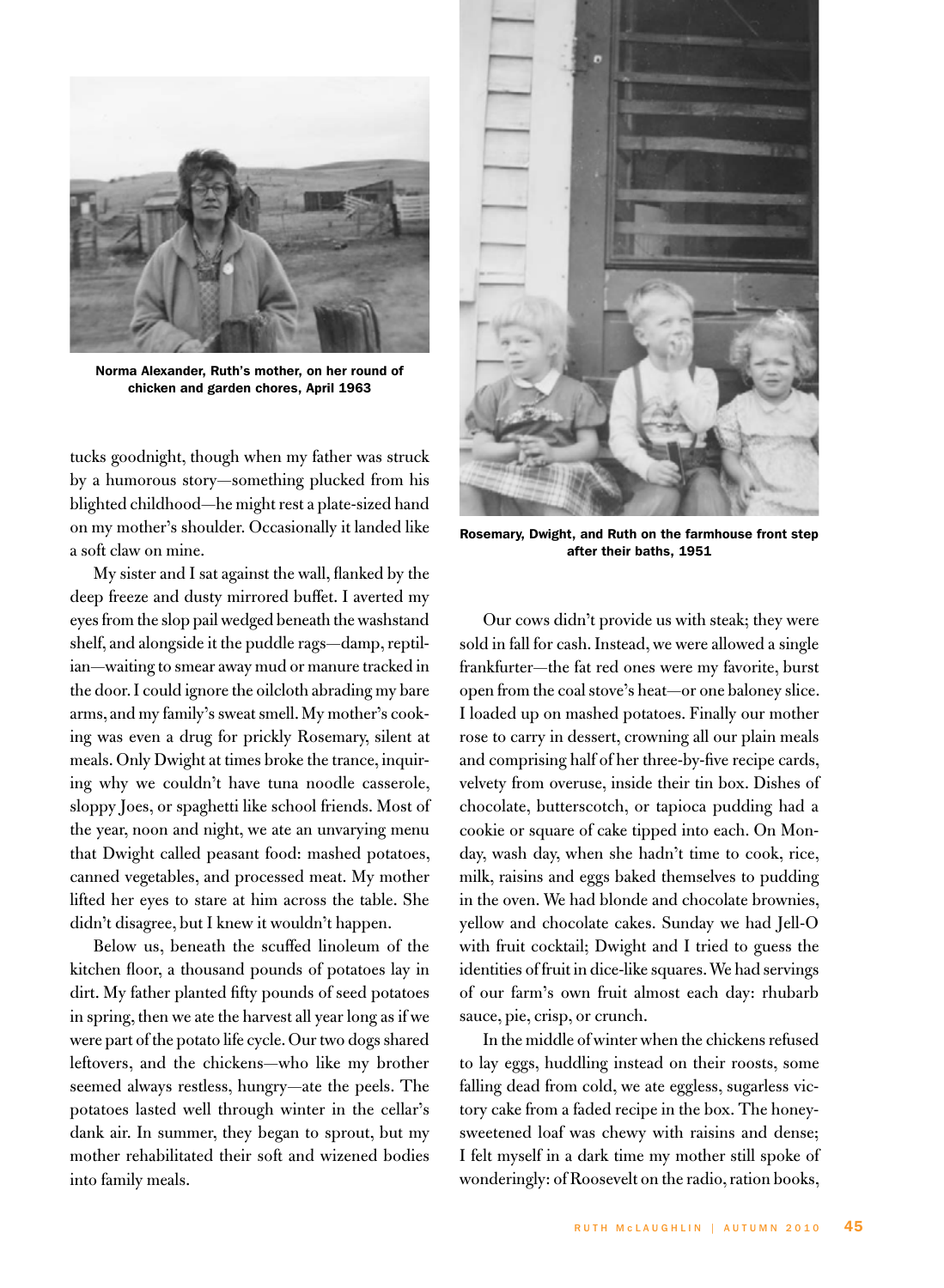

Hawkins farm, seven miles east of Culbertson, looking north, circa 1958. In the foreground are the Great Northern Railway tracks and Montana Highway 2. Charles Hawkins planted by hand every tree in the farm's shelterbelts.

and when the tall neighbor boy, a cut-up in school, vanished forever on the fields of distant France.

Winter was our season of abundant milk, the milk cow freshening; my mother tried new recipes clipped from Ladies Home Journal and Dakota Farmer, our two magazines. She made blancmange, pronouncing it "blank maynge." I was sure that the pale, bland pudding's name derived from its resemblance to shining bald spots of disease on cats and cows.

When the milk cow gave birth on clean straw in the barn, we said good-bye to months of powdered milk and welcomed whipped cream on our desserts. We also said hello to chocolate mousse. "Chocolate mouse," Mother called it; the color recalled mice darting in darkness when we entered sheds and the barn.

We had to be patient for new milk. The milk cow's calf had to suck the first antibody-rich colostrum without which he would not survive. Then he was penned out of sight from his mother at the far end of the barn and when the weather warmed staked inside our yard. It was my job in summer to mix up a powdered replacement in the nipple bucket, then brace myself as the calf rushed toward it, strangling himself at the chain's end. The calf gave little butts as he sucked, as I'd seen calves in the pasture do toward their mothers. All day long he would lunge toward me at even my empty-handed approach, rubbing his face on my jeans as I scratched his head. Beneath the collar his neck was hairless, not from mange but from straining forward on his chain. In the pasture, calves idly nosed into soft udders and stood patiently as mothers tongued along their backs swirling hair into "cowlicks." After rubbing the staked calf's head a few minutes, I would grow impatient and pull away. It did not occur to me that we had stolen more from the calf than breakfast milk and cream for French desserts.

Once a year we drank bitter milk. Biscuitroot appeared early in spring, its sunny yellow flowers waving high above dull grass. The milk cow preferred it. Then the prairie dried, the weeds shrank, and ordinary grass prevailed. But for weeks we drank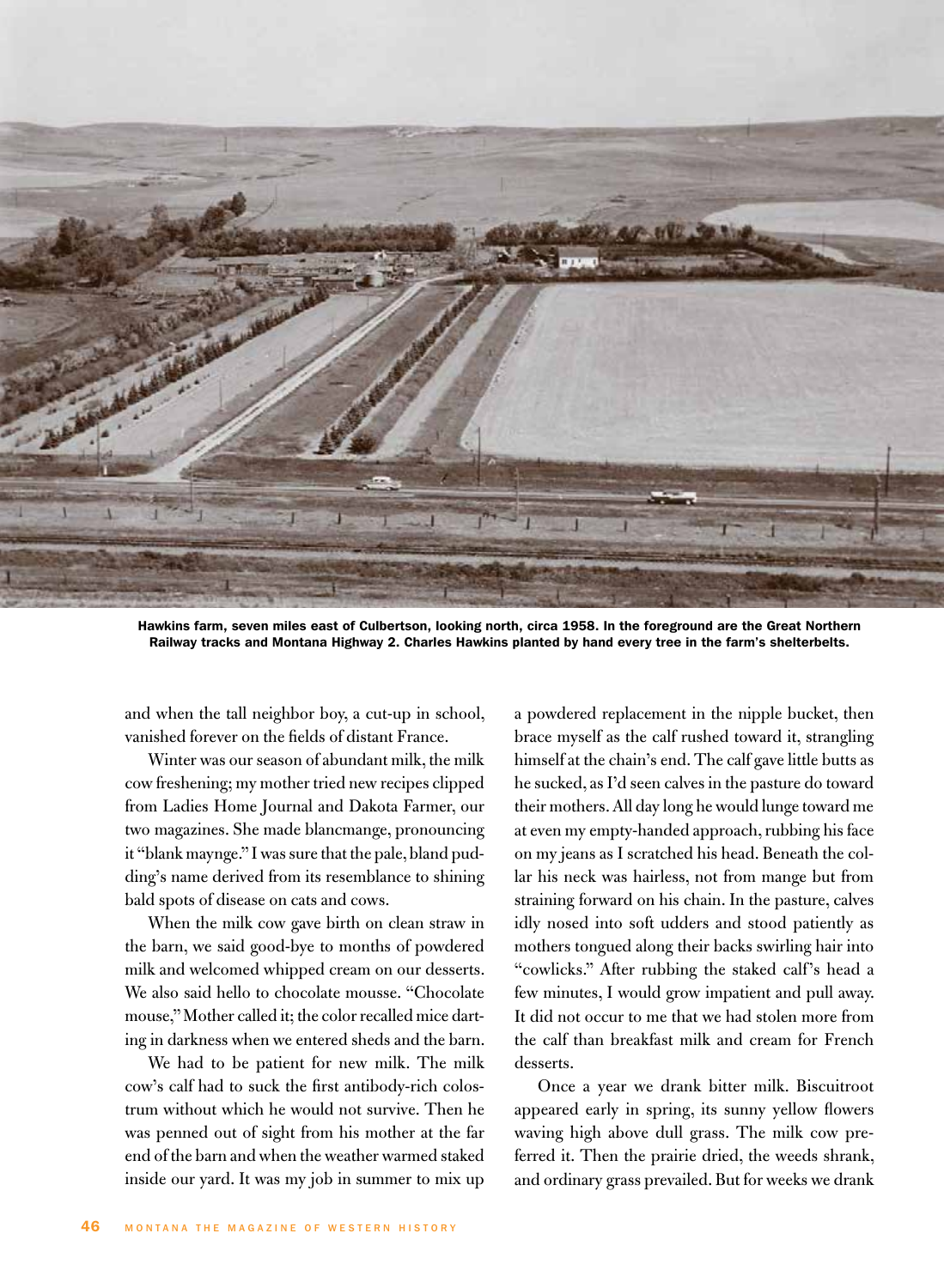

Charles and Ella Hawkins posed in 1963 in front of the log house Charles built in 1904.

bad milk. It fouled our cereal; I even thought I could taste it in the cold pancakes we kids ate, leftovers from our parents' dawn breakfast. Rosemary, Dwight, and I begged Mother to make milk from the Carnation box on the cupboard shelf. She poured herself a drink of milk from the refrigerator's Mason jar and swore she couldn't taste anything. Only when we refused milk at meals and ate our Cornflakes dry did she break down and mix up bland, delicious powdered milk.

In summer, fresh vegetables appeared on our table: brilliant green peas that Mother boiled with a single pod to intensify the flavor, giant beets she cooked whole—sometimes for an hour or more—then slipped from their skins onto our plates. They bled sweetly as we carved them like steak.

At a certain time of summer, just for a week or two, we had field corn in its milky, infant stage; Dwight and I rushed to gather it as Mother heated water in the giant canner for our meal. We picked three ears apiece for our sister, mother, and father, then six or seven each for the two of us. We would eat them all and remain rail thin. We stripped the corn of husks and silk, which we dumped outside the fence on the ash pile where nothing grew. A cow browsing along the dry prairie would discover it. She wolfed down each morsel of the fresh, green shucks, then suffered diarrhea that we had to be alert for outside the yard fence.

The season was brief; corn soon hardened to its dent stage. Our father shelled the kernels and then



Ruth with calf tethered in the backyard, 1955



Ruth and Dwight in the front yard with Bullet and Nip, November 1960

fed them through the ancient grinder, once belonging to his father, bolted to the granary floor. In winter months, our teeth crackled like gravel on our mother's cornbread.

One winter when I was seven, I was eating supper at the table, soaking up the heat from the food and from the nearby coal stove—at its zenith in late afternoon—when I suddenly thought hard about peas.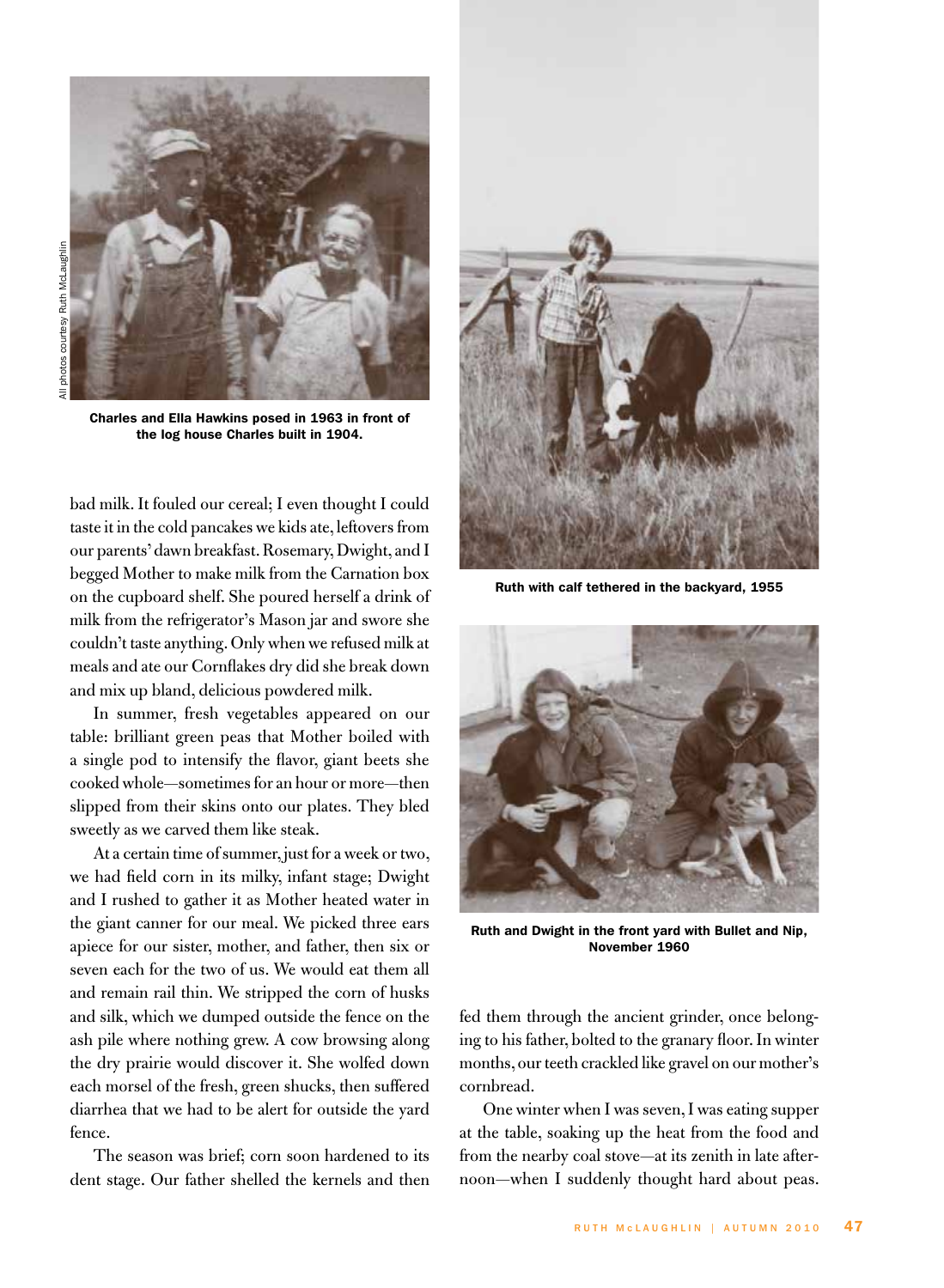

Williston, North Dakota, was about a fifty-mile drive from the Alexander farm located ten miles east of Culbertson, Montana. In the 1950s and 1960s, Williston was the area's marketing center, where the Alexanders made large purchases such as cars, appliances, and farm machinery. Ruth remembered "crossing and recrossing Main Street to compare toys on Woolworth's and Ben Franklin's low shelves." The Woolworth store is seen in the circa 1959 photograph above.

I studied the canned peas on my plate, pale and soft atop dinner's leftover mashed potatoes on which they had been heated. I liked canned peas, collapsing in my mouth with a salty tang, exotic as far-off California from which they had arrived. They were different from our own plump peas on summer vines. But I suddenly understood that the peas before me were the same as our own bright green peas we kids rushed to gather, shelling them as our mother boiled water. Their intensity of taste rivaled dessert.

It wasn't just our Wednesday peas, I realized at that moment, but the little bullets of cubed beets we ate on Fridays were once the same huge beets we plucked early in the mornings in late summer, shaking off garden dirt. All our summer and winter vegetables were the same. Around me my parents and brother and sister bent industriously over their plates, as if each was cultivating a tiny acre. The world suddenly felt small.

Once or twice a year our family ate out, always at the Farmer's Union Co-op Cafeteria in Williston across the Dakota line. We climbed the rickety stairs above the Co-op Grocery after a morning of shopping—for me crossing and recrossing Main Street to compare toys on Woolworth's and Ben Franklin's low shelves. We kids were allowed hamburgers, which Dwight and I made a meal: first we ate the buttery top bun, then each piquant pickle; finally we carved the meat and bottom bun with fork and knife.

Our real treat of eating out was with our Hawkins grandparents, where we were often invited for holidays and in the slow season of winter for Sunday meals. We already ate there most Saturdays, just a snack following our trip to bathe in their indoor bathroom. "Bath lunch," our grandmother called it, loading cookies onto a plate to our mother's mild protests. Grandma said that we children were "depleted" by our weekly bath, making me feel weak on the couch where I waited for the crackle of cellophane on pantry shelves.

Grandma's cookies were store-bought. She rarely baked them because she was arthritic, or perhaps because Dwight and I could easily down a dozen each. I loved town cookies—Vienna Fingers and Dutch Windmills in fancy shapes, and my favorite, a round wafer topped by a pink marshmallow sponge.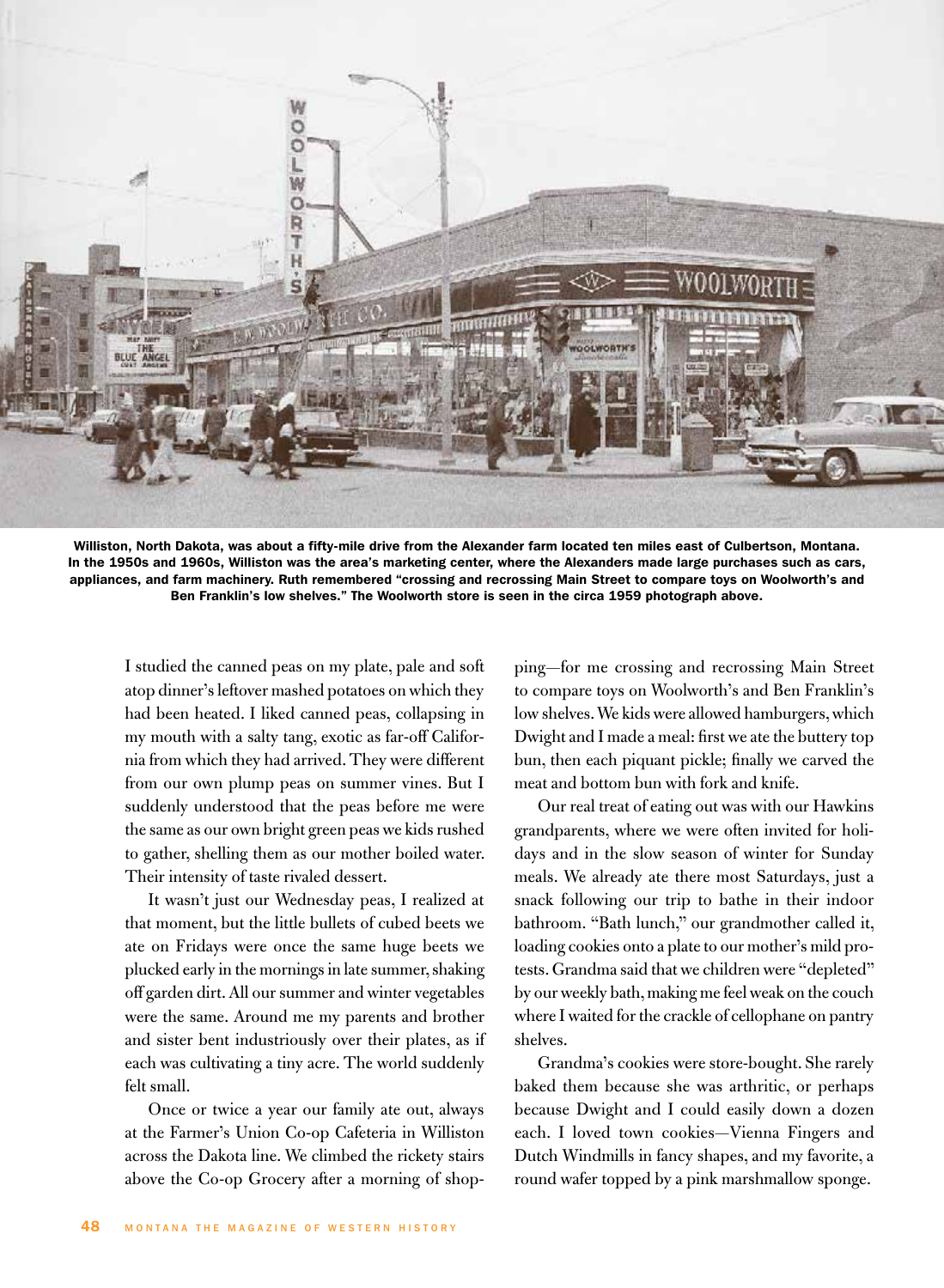Dwight and I ate quickly, competing. Also on the table was a pitcher of lukewarm Kool-Aid, prepared hastily; speckles of flavor, like jewels, rested on its sandy sugar bottom. My brother and I strategically filled and refilled our glasses, trying to be the winner of the pitcher's final sweet swill.

My brother and I prepared for dinner at our grandparents' by going light on breakfast pancakes, surprising our mother, but delighting the recipients of leftovers, Bullet and Nip, who gulped pancakes down whole. Just before noon we stepped outside into frigid air and crossed the rutted yard with its remains of snow. We squeezed into our car—always a used one whose out-of-style profile advertised our family's modest means. We owned a slope-backed '49 Chevrolet in 1953 when box-like cars were in; when we could afford a '53, new models were long and sleek.

Dad drove in slow motion, turning west onto the narrow highway and following its quiet length three miles until he turned up the alley of windbreak trees and parked at its end. We spilled from the car and seated ourselves at our grandparents' table, round like our own. I was ravenous.

My grandmother trudged carrying dishes from the narrow counter and coal stove: mashed potatoes, sweet potatoes, packaged sweet rolls, Jell-O salad, two freshly killed and roasted chickens, and also gravy which my mother, who did not like it, seldom made.

In the cramped kitchen, yellow like ours with pink instead of green linoleum below, we bowed our heads in a kind of worship over crowded plates and began.

Food was serious, we knew. Dad could access memories of near-starvation in the drought of the 'teens on his father's marginal homestead. In the 1918–19



Every year the Alexanders attended the annual Band Day Parade in Williston, pictured here in 1961, in which all the bands from surrounding towns in Montana and North Dakota marched. The Ben Franklin is visible on the right and the Woolworth's sign is on the upper left.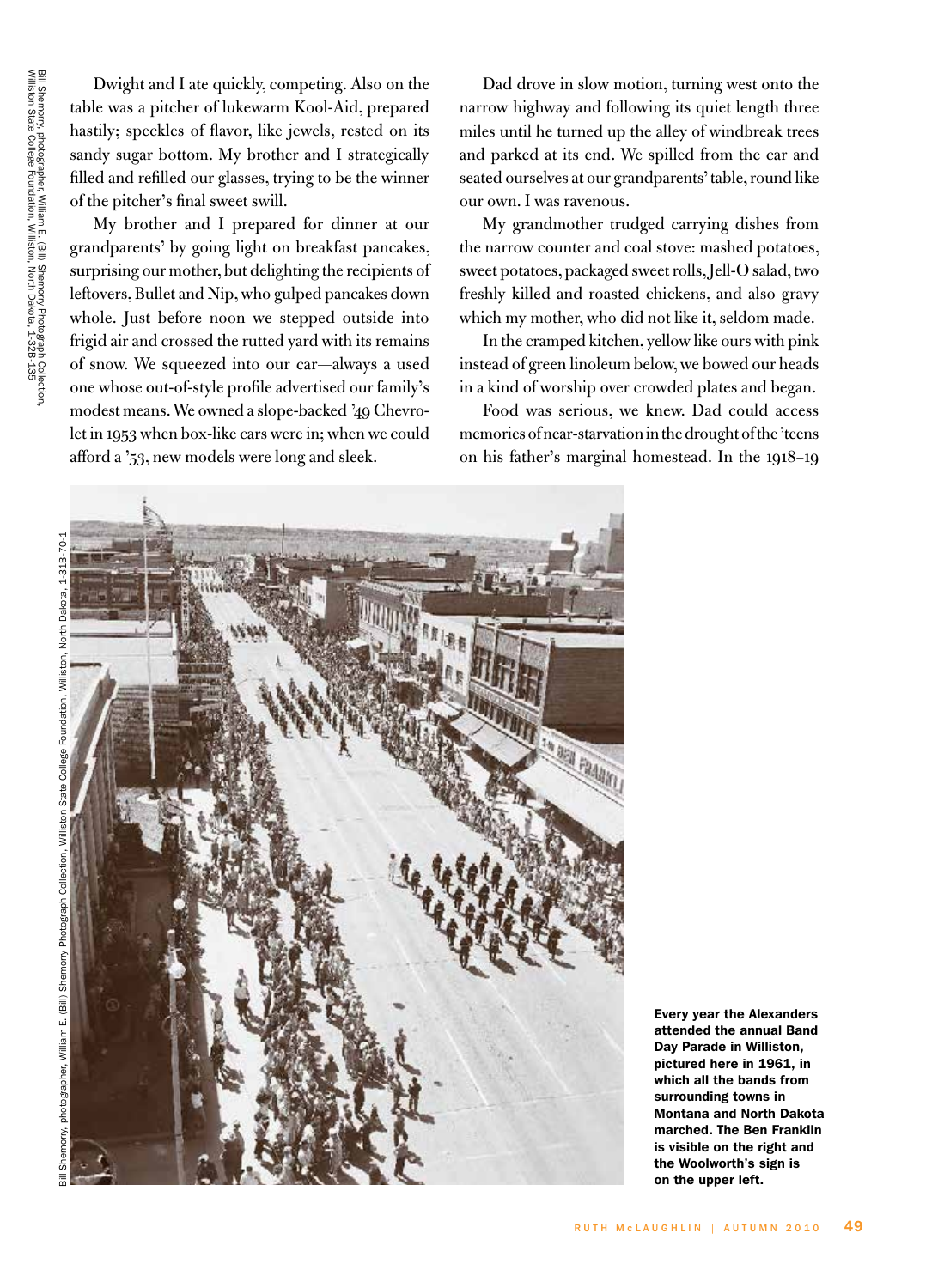winter, the family subsisted on "graveyard stew" vegetables softening in the cellar. My nine-year-old father fainted at school, "a kind of spasm" Grandfather noted in his diary. Dad developed sores on his arms that would not heal. Grandfather detailed that year's Thanksgiving menu: jackrabbit hash, string beans, bread dripped in Karo syrup, cucumber pickles, carrot pie, and tea. He later wrote: "We quit eating jacks when I found they had tapeworms."

From her perch on a stool at the cluttered counter, Grandma entreated us to eat more. She rose to offer the last of the sweet potatoes to my father but he waved her off, stirring his coffee and gazing past us out the window, his prelude to falling into silent brooding or erupting with a funny tale.

## Grandfather detailed that year's Thanksgiving menu: jackrabbit hash, string beans, bread dripped in Karo syrup, cucumber pickles, carrot pie, and tea.

Dwight and I ate steadily. Even in our parents' penurious household good eating was aligned with health and strength. On my third and final helping, I spread mashed potatoes to the plate's rim and troweled on thick milk gravy.

My mother and grandmother rose to wash dishes, talking calmly, mysteriously able to dip hands into the sizzling water in pans on the hot stove. At last everyone retreated to the living room. Grandma settled into her wooden rocker; she and my mother continued a desultory conversation. My father and grandfather sat opposite on a chair and couch, Grandpa occasionally managing to penetrate Dad's thoughts and start a conversation. Rosemary, usually calm after meals, paged through old magazines.

Dwight and I bundled up and stepped outside. Sun glittered on snow. We went to view tracks in the windbreak—deer, rabbit, mice, sometimes a porcupine whose tail swept the snow like a broom. We peeked into sheds and barns. We looked at machinery identical to our own, but because it was not our own it had a kind of freshness.

Our machinery, in sheds and in a row inside the windbreak, I thought of as brooding, benign animals, but Dwight saw something more. He seemed to look

into the coursing heart of our machines; his breath slowed. Machinery was part of something wrong between Dad and Dwight. Even when Dwight was small, he would not concede our father's quick anger toward farm implements, how Dad fell to cursing a crippled engine as if it were a dumb beast refusing to obey.

We opened the low chicken house door to feel the warmth of compact white bodies crowded on roosts; our nostrils filled with the droppings' acrid smell. Chickens looked at us piercingly.

Indoors again, Dwight and I lay along the walls of the living room on its thin carpet, waiting for the pain in our stomachs to pass. Conversation drifted, rising out of long silence and absorbed by it again.

> Mother and Grandma traded weekly letters from Aunt Claire in California, a single typed page to each. They were dense with minutiae of Claire's life: meals prepared, the headaches of elementary teaching, her lucky purchase of a bushel of pears to put up in jars, the seldom-changing desert weather.

Mother lowered her letter with a dreamy, absorbed look, as if she had been in the actual presence of plump, bright-lipsticked Claire.

I felt snug as the chickens in their house. Town, where angry blowups by Rosemary drew stares, seemed distant. An edge between Dad and Dwight was absent. Our parents and grandparents mostly ignored us kids; still I felt carried along on the current of their mysterious grownup ways. In the crowded room, I inhaled our warm bodies' scent, pungent as cellar apples.

Three hours after dinner Grandma rose and, after mice-like rustling in the kitchen, called us to eat again. She had spread her tropical-flowered "lunch cloth" on the table, and placed dishes of Jell-O with ice cream around. Cookies waited on a plate. I wasn't hungry again, but I squeezed between my parents on a chair.

Though our grandparents provided sumptuous meals—smells of dinner still hung in the air as we hiked up our chairs for Jell-O lunch—after fifty years of farming they were still poor. They had held on through the 'teens when half of new settlers left the state—disabused of the notion that rain follows the plow—and through the Dirty Thirties. Those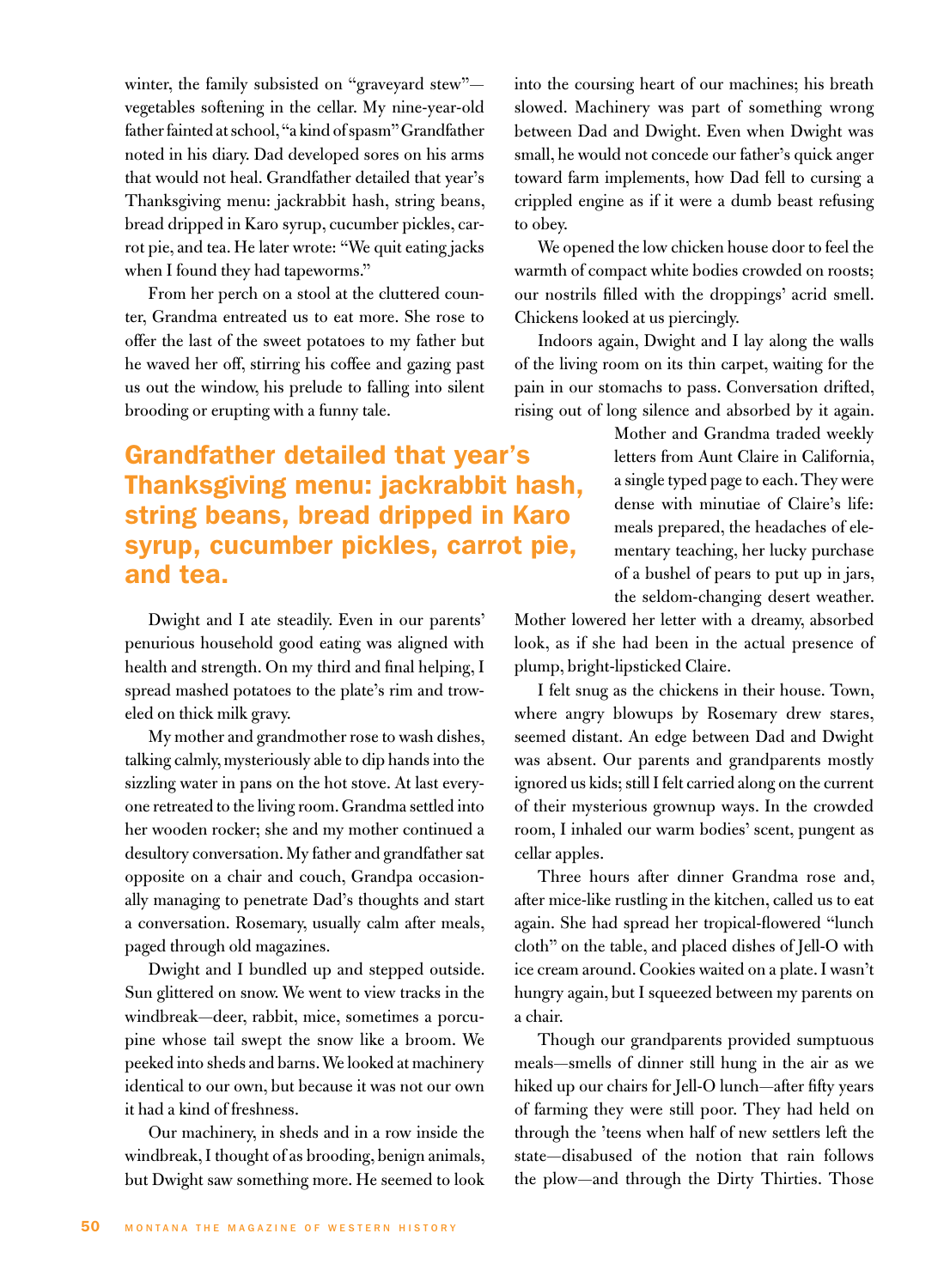

Ruth recalled, "Our real treat of eating out was with our Hawkins grandparents, where we were often invited for holidays and in the slow season of winter for Sunday meals." Here, sharing Christmas dinner in 1960, are (left to right) Norma, Bill, Ruth, and Rosemary Alexander, and, behind the table on the right, grandparents Ella and Charlie Hawkins.

who remained practiced "diversified farming" hedging bets between cattle and wheat.

My grandparents never traded up their furniture or bought a nice car. My grandfather's overalls wore patches. Grandma darned socks at night with a glossy black darning egg inserted into heel or toe. But her meals did not suggest lack or want.

My parents slowly spooned up Jell-O and dripping ice cream; Dwight and I cleared the cookie plate. Then we rose and packed ourselves into the car again and arrived at the familiarity of home. The dogs, hysterical, greeted us. Sometimes when we had been gone all day they could not express how much they had missed us, could not bear to meet us as we exited the car. Our black dog Bullet hurled himself around the yard, his golden mother following, diving at imaginary sparrows—shadows of fence posts on snow.

At home, I felt ill. But underlying was the pleasure of abundance: something in our lives had been not too little but too much. After awhile, my brother and I would take turns visiting the outhouse with diarrhea. Or, like the cows that accidentally stumbled on the sweet green remains of corn, we relieved ourselves in the pasture coulee.

When I slipped into bed that night, my stomach was calm. I didn't regret the feast of the day.

Our mother didn't cook big feasts; even holiday dinners had a parsimonious stamp. We usually had meatloaf, precarved in narrow slices, and never sweet rolls or cookies from town. Rarely gravy. My brother recalls a turkey dinner of a turkey drumstick we all shared. Later, Bullet and Nip fought over the splintery bone.

My mother's sweet tooth prompted her sole extravagance. On Sundays in winter, she made fudge, and once a year at Christmas she made fudge, butterscotch, white divinity, and penuche—brown sugar fudge with cream. She fed us candy at intervals on our holiday vacation from school. Sometimes the fudge didn't harden, and she served it on a spoon: Rosemary, Dwight and I, seated on the couch, leaned like baby sparrows toward her fudge-heaped spoon. For Christmas, we wouldn't receive toy guitars, Tonka trucks, or electric trains. For me, a Betsy Wetsy doll never appeared. Once I got a rubber ball unconcealed in paper wrapping, and in high school Kleenex and cold cream. I remember few other Christmas gifts, but I remember Mother's candy.

In his teens, Dwight declared that our parents lacked ambition; our father worked hard but not smart. He said that Mother worked harder at being cheap than she did raising chickens or her garden. I knew he might be right, but I hated the criticism. Our parents kept afloat on what they had. I kept afloat on their approval. Dwight could not change that. When he left home he worked and saved smart by living in a California flophouse hotel while pouring most of what he earned into real estate.

He treated us to dinner on one visit home—not at the Farmers Union Cafeteria or even at the new Skelly Truck Stop at Williston's edge but at the barnlike State Line Club still straddling the prairie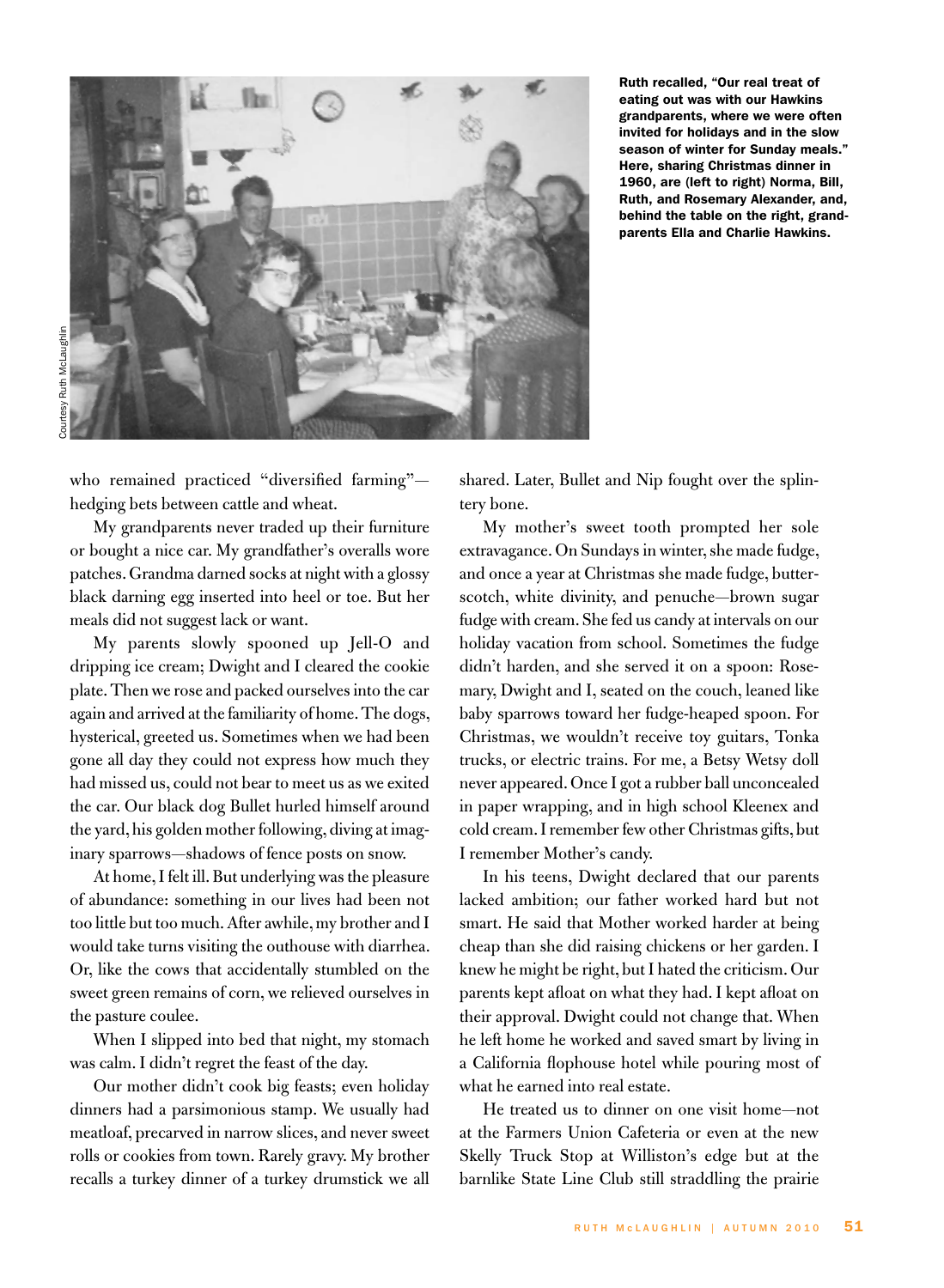where Montana and North Dakota meet. The club served cocktails, prime rib, and shrimp, familiar to us from television. The "Longest Bar in the Northwest" extended into the dining room where only a couple of people sat on a Wednesday night, making it seem longer. But even in the empty room, our parents weren't at ease. Dad ordered a hamburger steak, the cheapest meal; Mother inquired of Dwight if she could have her usual bacon, lettuce, and tomato sandwich. Dwight acquiesced but told me he felt like his hard-earned money was wasted; he'd wanted our family to just once feel worthy of a good meal.

When I first lived on my own, waitressing in Missoula following a college year, I tried to imitate family meals. I boiled potatoes—as much for their aroma and their gurgle in the pan as for their taste. I discovered vivid green frozen peas, a facsimile of fresh.

I returned from work in late afternoon and slipped off my white nylon dress to lie in my darkened room. I was glad to earn money in Missoula and glad to escape the heat of outdoor work and kitchen chores. But all my days of waitressing seemed depressingly the same.

That summer, I felt inside me the slow shift of chores at home: tall grass cut in June, raked into windrows and stacked; in July, weeds disked in fallow fields, and lawn-like new wheat sprayed for grasshoppers. Finally, in August harvest began, often on the sixth, Dwight's birthday.

I ate what I wanted after work and gained weight. I found a store that carried fat red franks, and downed

three or four at once. I bought half gallons of ice cream that I spooned from the box, huddled in bed to keep warm. I'd never had more than two scoops at once on top of Jell-O. Trembling from cold, my lips and tongue numb, I stopped just short of finishing the carton.

I could finally have all the ice cream that I wanted, I could turn bright red from franks (my brother maintains that the nitrates in our years of processed meat will keep us pink in our coffins long past death). But neither restored my depleted self as had my grandmother's bath lunch.

Now, on visits to the empty farm, I struggle to see clearly. I don't want Aunt Claire's shifting memory. Her love of the 1970s *Little House on the Prairie* television series, a feel-good upgrade of the Laura Ingalls Wilder books, gave my mother a slow burn. Claire wrote from California that the well-scrubbed characters' small failures and large triumphs reminded her of home. Mother said, "I don't remember it that way at all."

On Sundays with my grandparents, I was content; I didn't hunger for anything more. Rosemary's anger would erupt again in town or school, and a mood of worry might lower over my parents as soon as we reached home. But for a time worry was absent. I felt intertwined in the net of family. Like the long roots of prairie grass, adapted to survive drought and shredding hailstorms, we were bound together.

I still like potatoes that I tug in brown plastic bags into my grocery cart. I am relieved to be away from the



The Alexander children attended elementary and high school in Culbertson, Montana (right, circa 1962).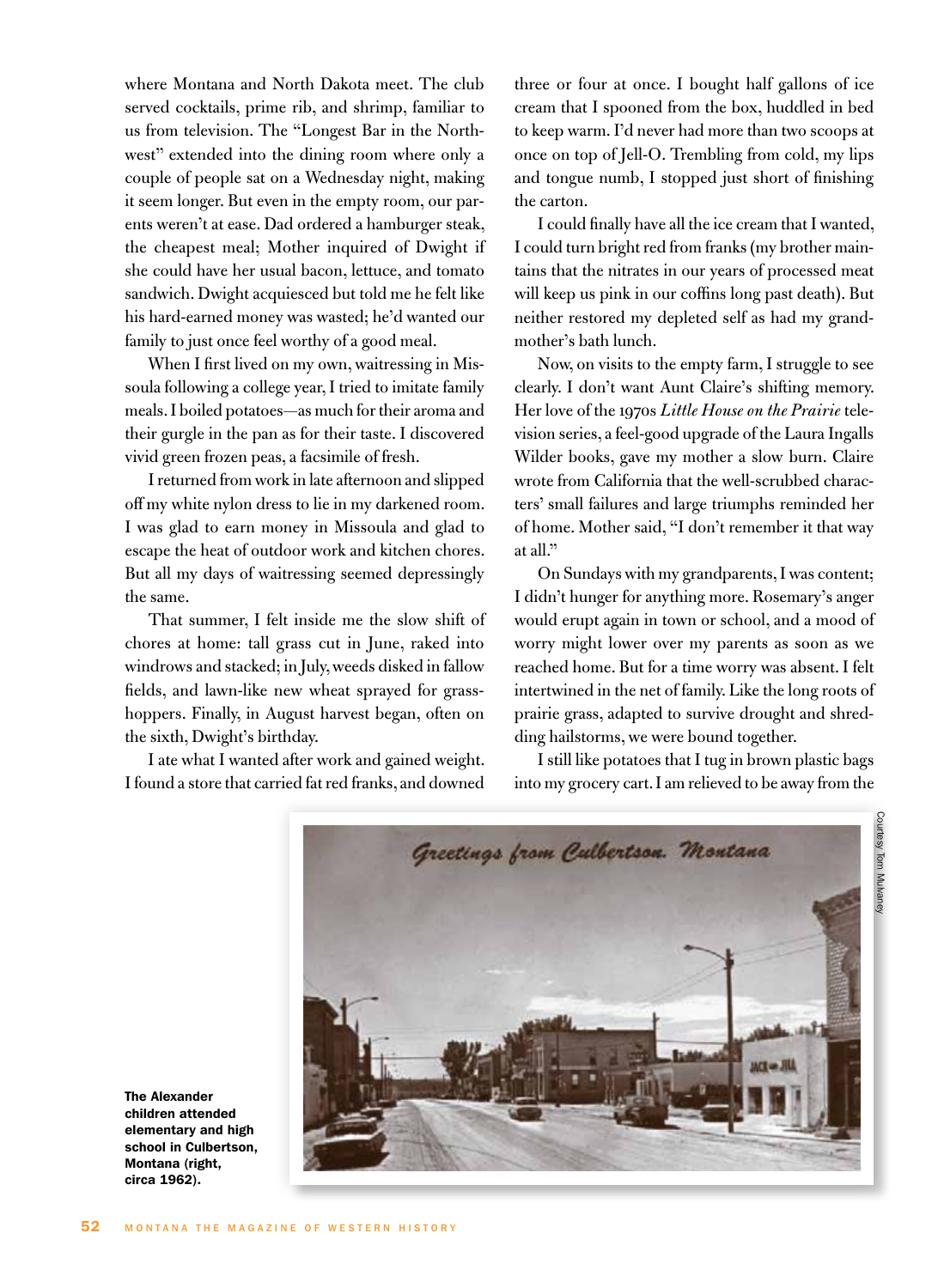Courtesy Ruth McLaughlir Courtesy Ruth McLaughlin

heat and sweat and sunburn of hoeing and knocking off potato bugs, but these potatoes seem like orphans, far from the fields in which they grew.

Links of community were broken by my generation's refusal to follow in our forebears' footsteps. My Hawkins grandparents homesteaded near Norwegians Halften and Maggie Bjorge. The couples were lifelong friends; their children played together in the 'teens and twenties, skipping across the prairie to each other's homes. In the 1930s, my mother piled into a jalopy to drive the oiled dirt road to high school in town with Robert Bjorge, who would take over the Bjorge homestead. In the 1960s, I rode to school on a rumbling yellow school bus along paved Highway 2 with Tom Bjorge, Robert's son. After graduation, Tom remained but began driving a truck and moved to town. Now, though I've swung by the tall Bjorge house on visits home, parking to stare at its abandoned, mournful state, I haven't seen Tom since our 1965 graduation. Of Dwight's class of '64, one remained behind, a farmer's son who lives in town and drives a school bus and delivers mail. Of my twenty-two classmates, two stayed, also farmers' sons; neither works the land.

Northeastern Montana is "next year country," where hope is the anodyne. My generation's fleeing destroyed one hope: that small farms could support a family in a drought-plagued land. The one that replaced it is large-scale farming, aided by the government's Conservation Reserve Program that pays landowners to retire marginal land to grass.

I visit home to watch time reverse. As big landowners of two thousand acres—now the Roosevelt County farm average—tear down fences and demolish abandoned farm buildings, the land seems vast again. As it did in my grandparents' eyes when they stepped off the train in Culbertson a hundred years ago. As it did when settlers in our county turned over eight hundred thousand acres of virgin prairie.

Recently, in conversation with a young man in the Culbertson area, I asked what was going on in farming. "Everyone wants ten thousand acres," he said.

He didn't know if big landowners were succeeding; they had to be carrying debt on the large equipment: a 300-horsepower tractor with GPS and hydraulics to fine-tune the depth of soil tillage costs nearly three hundred thousand dollars. The man said he'd tried farming himself before selling out to a



Ruth, age thirteen, and Dwight, age fourteen, wait for the bus on the first day of school, September 1960.

brother; since then his piece of ground has changed hands two more times.

A new generation, a new hunger for land. The fourth generation's quest for ten thousand acres is just an updated version of the homesteaders' dream a century ago.

Ruth McLaughlin lives in Great Falls, Montana. Her stories and essays have appeared in magazines and anthologies, including *Best American Short Stories.* "Hunger" is adapted from her memoir, *Bound Like Grass*, published by the University of Oklahoma Press in fall 2010. Dee Garceau is a historian/filmmaker at Rhodes College in Memphis, Tennessee. She is the author of *The Important Things of Life: Women, Work, and Family in Sweetwater County, Wyoming, 1880–1929* (1997) and coeditor of *Across the Great Divide: Cultures of Manhood in the American West* (2001). Currently, she is finishing production of the documentary film *Stepping: Beyond the Line* as well as working on a film about gender in powwow cultures of the inland Northwest.